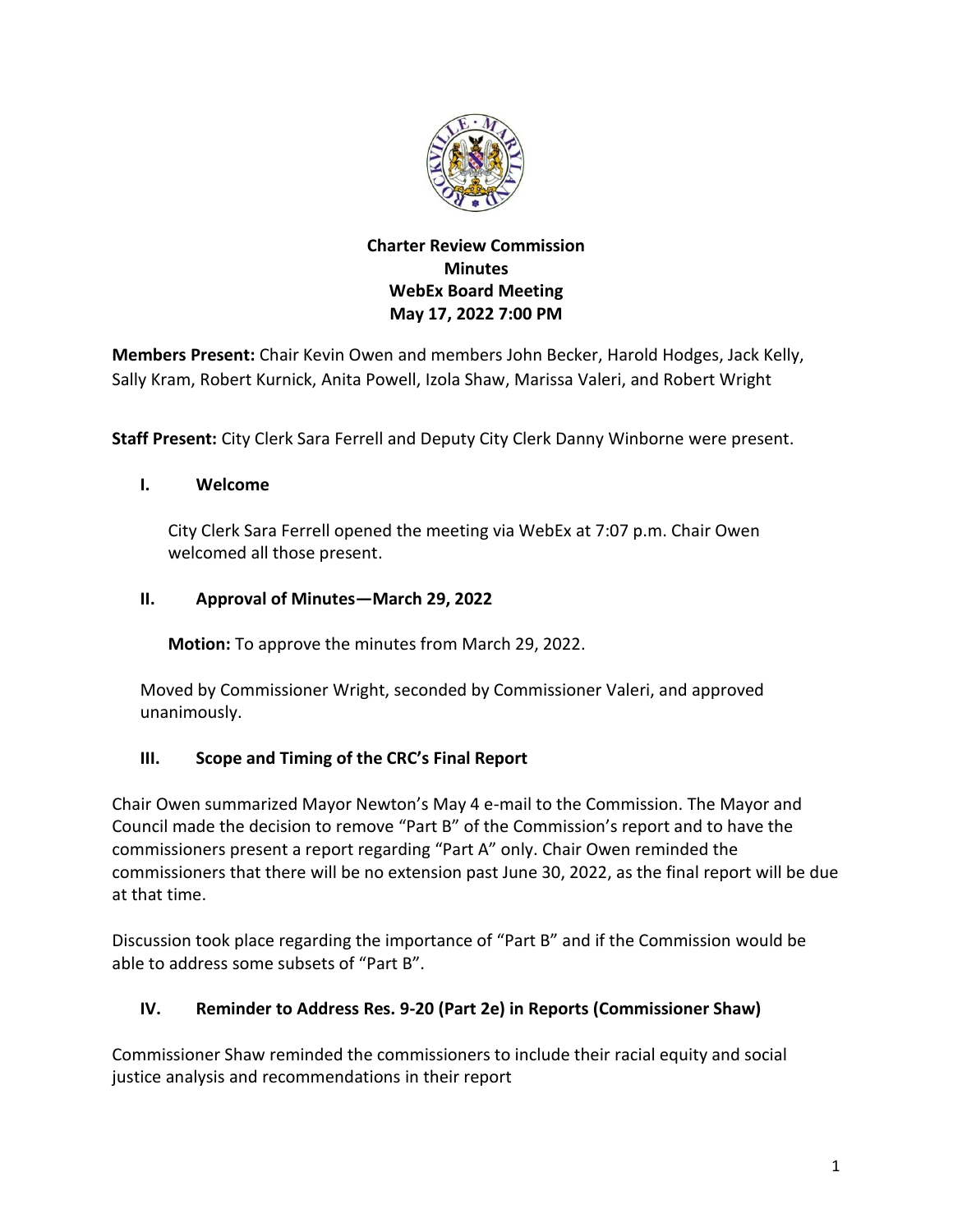## **V. Status Report from each Working Group**

### - **Board of Supervisors of Elections**

Commissioner Kelly indicated that racial equity and social justice analysis was not applicable to the topics the BSE working group addressed in its report. However, Commission Kelly stated he would welcome input from the other commissioners regarding the abovementioned topic, and others when the final report is presented. Other commissioners felt that a racial equity and social justice lens is applicable to the BSE Working Groups topics.

## - **Mayor and Council**

Chair Owen stated that the "Resign to Run" provision's legal opinion will be handled by the City Attorney's Office and not the Commission as it is a policy recommendation that could potentially affect state law.

Commissioner Valeri indicated that the working group would present its report at the Commission's June 14, 2022 meeting.

## - **Election Process/Franchise Expansion**

Commissioner Shaw stated that the working group has a rough draft available and will need to meet again before its final report is presented.

# **VI. Report Appendix**

Each working group explained the information in each of their respective appendices. Staff reminded the commissioners that they will not edit any of the content in their respective reports.

Chair Owen suggested the working groups include a cover page to each appendix explaining their findings and shortcomings. Discussion took place.

Final reports are due to staff by June 16, 2022.

### **VII. Old/New Business**

There was no old/new business.

### **VIII. Future Meetings**

Tuesday, May 31, 2022—7:00 p.m.—the Board of Supervisors of Elections subgroup will present their report

Tuesday, June 7, 2022—7:00 p.m. –the Election Process/Franchise Expansion subgroup will present their report